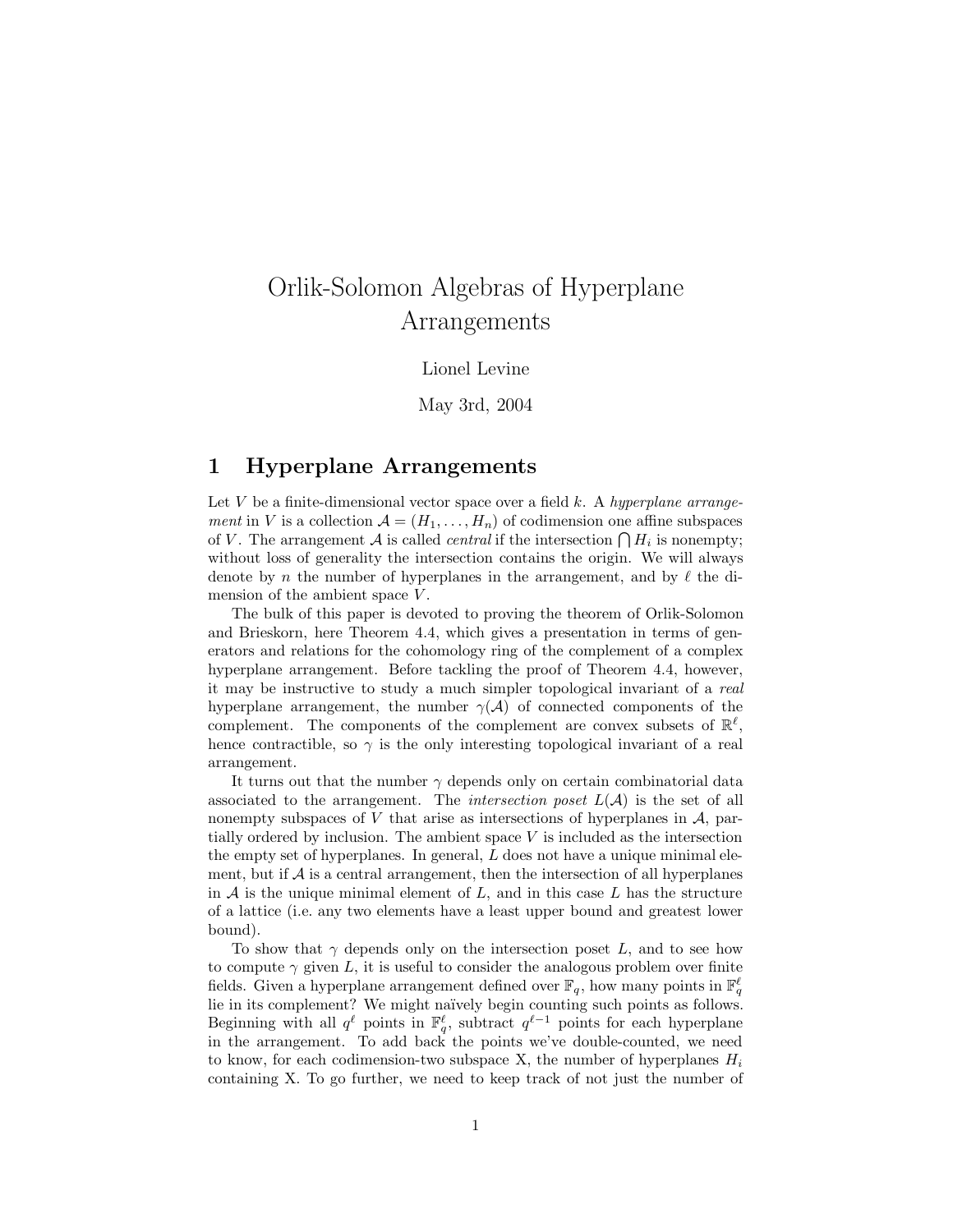codimension-two subspaces containing a given codimension-three subspace, but also how many hyperplanes contain each such codimension two-subspace.

The fundamental tool for carrying out this kind of complicated inclusionexclusion procedure is the *Möbius function* of the poset  $L$ . This is an integervalued matrix whose rows and columns are indexed by the elements of  $L$ :

$$
\mu: L \times L \to \mathbb{Z}.
$$

The defining property of the Möbius function is that it is inverse to the matrix ζ defined by

$$
\zeta(X,Y) = \begin{cases} 1, & \text{if } X \subseteq Y \\ 0, & \text{else.} \end{cases}
$$

With respect to a suitable linear ordering  $X_1, \ldots, X_N$  of L (any ordering such that dim  $X_i \leq \dim X_j$  for  $i < j$  will suffice), the matrix  $\zeta$  is upper-triangular with 1's on the diagonal, hence invertible over  $\mathbb Z$ . The Möbius function can be computed recursively from the equations

- (i)  $\mu(X, X) = 1;$
- (ii)  $\mu(X, Y) = 0, \quad X \not\leq Y;$
- (iii)  $\sum_{Z \in [X, Y]} \mu(X, Z) = 0, \quad X < Y.$

Here  $[X, Y]$  denotes the interval  $\{Z \in L : X \leq Z \leq Y\}.$ 

If  $f$  and  $g$  are integer-valued functions on  $L$  satisfying

$$
g(Y) = \sum_{X \subset Y} f(X),\tag{1}
$$

the Möbius inversion formula states that

$$
f(Y) = \sum_{X \subset Y} g(X)\mu(X, Y). \tag{2}
$$

This follows trivially from the fact that  $\mu$  is inverse to  $\zeta$ . The functions f and  $g$  may be thought of as row vectors whose coordinates are indexed by  $L$ . Then equation (1) says that  $g = f\zeta$ , while (2) says that  $f = g\mu$ .

Despite its apparent triviality, the Möbius inversion formula is surprisingly useful in many contexts. In practice its usefulness derives from the fact that much is known about the Möbius function of a partially ordered set, especially when there is additional structure available such as lattice operations. Stanley [3] has a good overview of the topic.

# 2 The characteristic polynomial

In what follows we abbreviate  $\mu(X) := \mu(X, V)$ . The following lemma shows that the cardinality of the complement of an arrangement over  $\mathbb{F}_q$  is a polynomial function of  $q$ .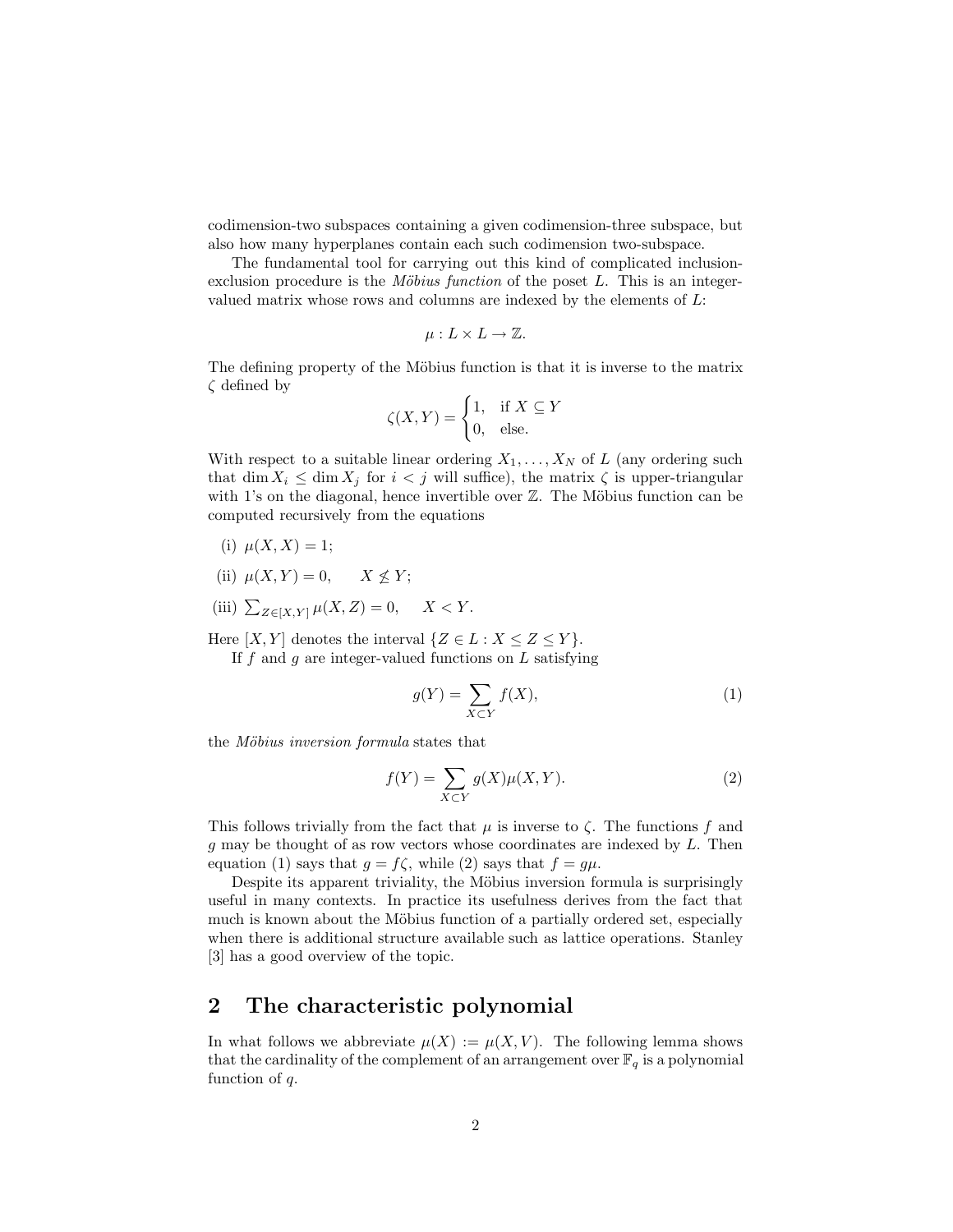**Lemma 2.1.** Let A be a hyperplane arrangement defined over  $\mathbb{Z}$ , let L be its intersection poset, and let  $\chi(A,q)$  be the number of points in the complement of A over  $\mathbb{F}_q$ . Then

$$
\chi(\mathcal{A}, q) = \sum_{X \in L} \mu(X) q^{\dim X}.
$$
 (3)

*Proof.* For each subspace  $Y \in L$ , let  $f(Y)$  be the number of points in  $V = \mathbb{F}_q^{\ell}$ that lie in Y but do not lie in any proper subspace  $X \subset Y$ ,  $X \in L$ . Then  $\chi(q) = f(V)$ . Given a subspace  $Y \in L$  and a point  $p \in Y$ , any space  $X \in L$ containing p contains the intersection

$$
X_p = \bigcap \{ Z \in L : p \in Z \},\
$$

and no proper subspace of  $X_p$  contains p. Thus the sum

$$
g(Y) = \sum_{X \subset Y} f(X)
$$

counts every point  $p \in Y$  exactly once, i.e.  $g(Y) = q^{\dim Y}$ . By the Möbius inversion formula (2),

$$
f(Y) = \sum_{X \subset Y} \mu(X, Y) q^{\dim X}.
$$

Evaluating at  $Y = V$ , we obtain (3).

The polynomial  $\chi$  given by (3) is called the *characteristic polynomial* of the arrangement.

One important family of hyperplane arrangements are the braid arrangements  $\mathcal{B}_{\ell}$ ,  $\ell > 1$ . The arrangement  $\mathcal{B}_{\ell}$  consists of the  $\begin{pmatrix} \ell \\ 2 \end{pmatrix}$ 2  $\overline{\phantom{0}}$ hyperplanes  $H_{ij} = \{x \in k^{\ell} : x_i = x_j\}, 1 \leq i < j \leq \ell$ . If  $\pi = (\pi_1, \ldots, \pi_r)$  is a partition of the set  $[\ell] = \{1, \ldots, \ell\}$ , i.e.  $\pi_i$  is disjoint from  $\pi_j$  for distinct i, j and  $\bigcup \pi_i = [\ell],$  there is a corresponding subspace

$$
H_{\pi} = \{ x \in V : x_i = x_j \text{ whenever } i, j \in \pi_k \} = \bigcap_{k} \bigcap_{i, j \in \pi_k} H_{ij} \in L(\mathcal{B}_{\ell}).
$$

Since every intersection of hyperplanes arises in this way, the correspondence  $\pi \mapsto H_{\pi}$  defines a bijection between the set  $\Pi_{\ell}$  of partitions of  $[\ell]$  and the intersection lattice of the braid arrangement. The set of partitions  $\Pi_{\ell}$  is partially ordered by *refinement*:  $\pi \leq \lambda$  if every part of  $\pi$  is a union of parts of  $\lambda$ . Clearly  $H_{\pi} \subseteq H_{\lambda}$  precisely when  $\pi \leq \lambda$ , so the bijection between  $L(\mathcal{B}_{\ell})$  and  $\Pi_{\ell}$  is an isomorphism of lattices.

It is possible to find the characteristic polynomial of the braid arrangement by explicitly computing the Möbius function of the lattice  $\Pi_n$ , and indeed this approach is taken in [3], pp. 127–129. But we can also count points in the complement directly. Let  $x \in \mathbb{F}_q^{\ell}$  be a point in the complement of the braid arrangement. The first coordinate  $x_1$  may be arbitrary;  $x_2$  may be arbitrary

 $\Box$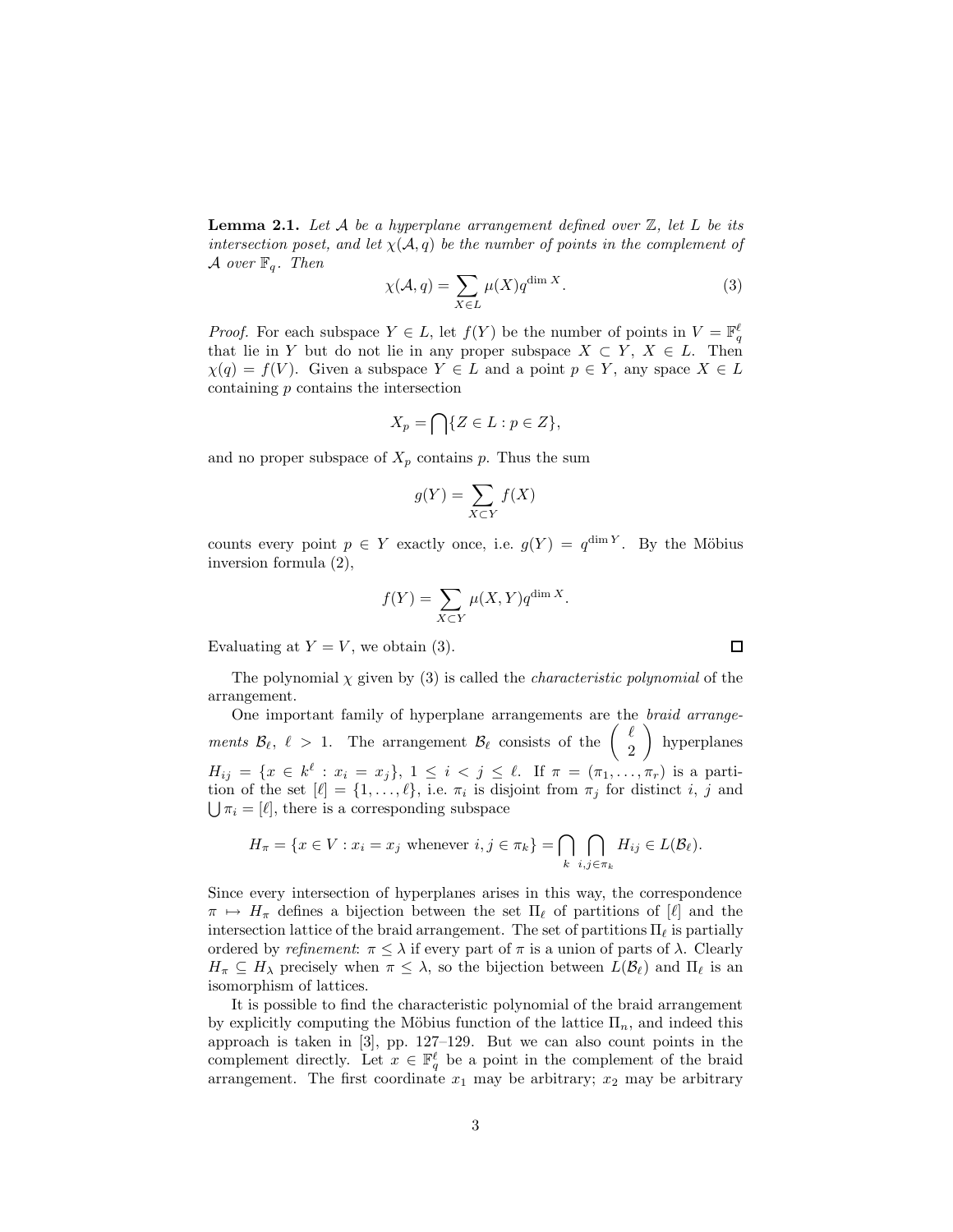provided  $x_2 \neq x_1$ , and so forth:  $x_\ell$  may be arbitrary provided it is distinct from  $x_1, \ldots, x_{\ell-1}$ . The total number of points in the complement is therefore

$$
\chi(\mathcal{B}_{\ell}, q) = q(q-1)\dots(q-\ell+1). \tag{4}
$$

The characteristic polynomial of an arrangement does not always split into linear factors over  $\mathbb{Z}$ , but in many interesting cases it does; for various generalizations, see [4].

The coefficients of powers of  $q$  in the factorization  $(4)$  are the *signed Stirling* numbers of the first kind [3]

$$
\chi(\mathcal{B}_{\ell}, q) = \sum_{j=1}^{\ell} s(\ell, j) q^{j}.
$$
\n(5)

The absolute value  $|s(\ell, j)|$  counts the number of permutations  $\sigma \in S_{\ell}$  with cycle decomposition consisting of exactly j cycles. Later we will identify these as the Betti numbers of the cohomology of the complement of the braid arrangement over C. For now, we can use our knowledge of the characteristic polynomial give a proof of the classic *Stirling reciprocity formula* [3]. Denote by  $S(\ell, j)$  the number of ways to partition [ $\ell$ ] into j subsets; the numbers  $S(\ell, j)$  are called Stirling numbers of the second kind. If  $|\pi|$  denotes the number of parts of a partition  $\pi \in \Pi_{\ell}$ , then  $S(\ell, j)$  is just the number of  $\pi \in \Pi_{\ell}$  satisfying  $|\pi| = j$ .

**Lemma 2.2.** (Stirling reciprocity) Let  $j \leq \ell$  be positive integers. Then

$$
\sum_{k} s(\ell, k) S(k, j) = \delta_{j\ell}.
$$
\n(6)

Proof. From (3) and (5) we have

$$
s(\ell,k)=\sum_{\pi\in\Pi_\ell,\;|\pi|=k}\mu(\pi,\hat{1})
$$

where  $\hat{1}$  denotes the partition of  $\ell$  consisting of  $\ell$  singleton parts. For each partition  $\pi$  in this sum, we can think of a partition  $\lambda$  counted by  $S(k, j)$  as a partition of the k parts of  $\pi$ , or equivalently, a partition of [ $\ell$ ] refined by  $\pi$ . Thus

$$
\sum_{k} s(\ell, k) S(k, j) = \sum_{k} \sum_{|\pi| = k} \mu(\pi, \hat{1}) \# \{ \lambda \le \pi : |\lambda| = j \}
$$

$$
= \sum_{|\lambda| = j} \sum_{\pi \ge \lambda} \zeta(\lambda, \pi) \mu(\pi, \hat{1}). \tag{7}
$$

Since  $\zeta$  and  $\mu$  are inverse, the inner sum vanishes unless  $\lambda = \hat{1}$ . Since  $|\hat{1}| = \ell$ , (7) vanishes unless  $j = \ell$ , in which case its value is  $\zeta(1,1)\mu(1,1) = 1$ .  $\Box$ 

We now return to the problem of computing the number of components  $\gamma$ in the complement of a real hyperplane arrangement. To see the connection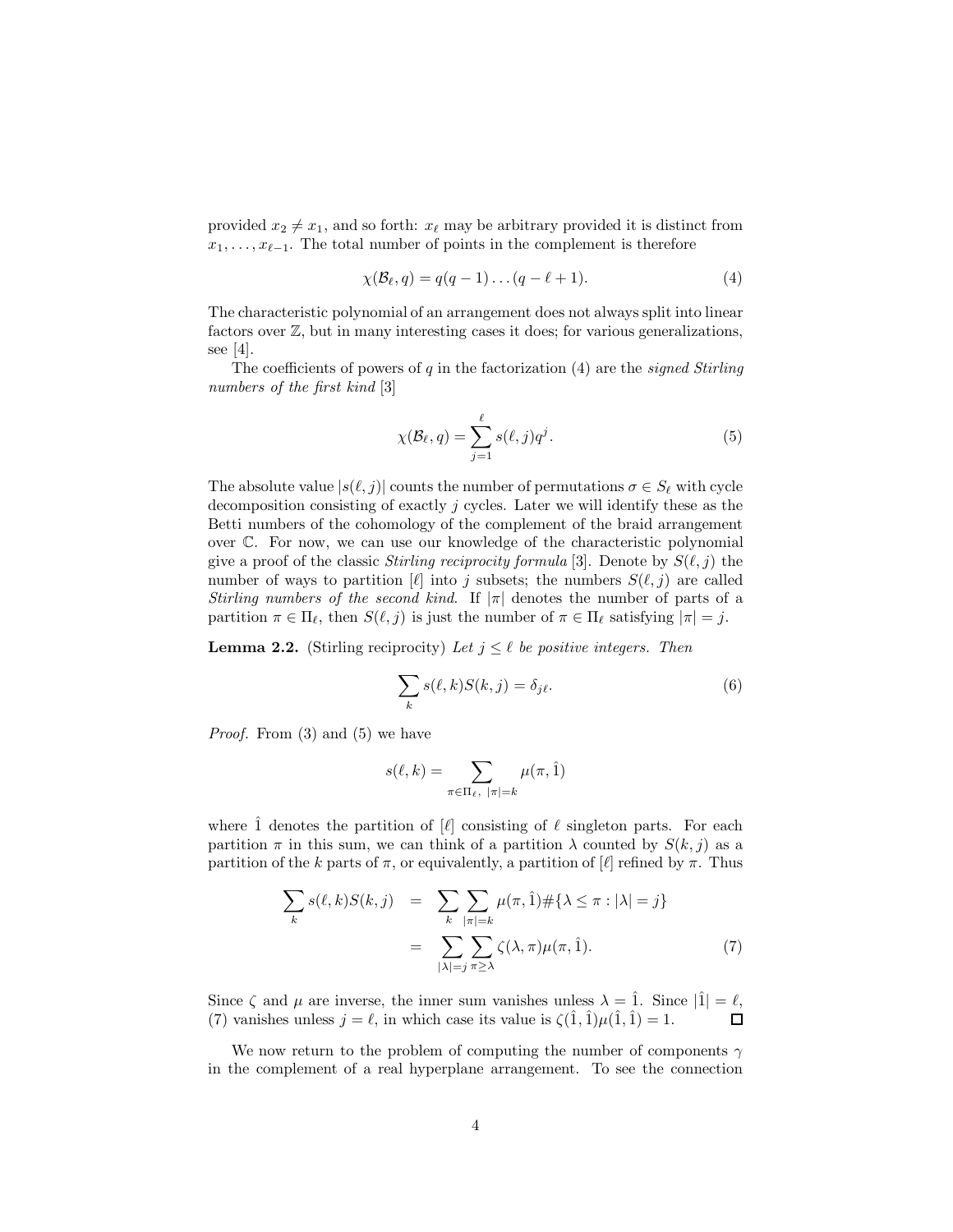between this problem and the cardinality of the complement of an arrangement over  $\mathbb{F}_q$ , we need a way of studying how arrangements are built up out of smaller arrangements. There are two basic ways to make an arrangement smaller. The *deletion* of an arrangement  $\mathcal{A} = (H_1, \ldots, H_n)$  is the arrangement  $A' = (H_1, \ldots, H_{n-1})$  obtained by deleting the last hyperplane. The restriction of A is the arrangement  $\mathcal{A}'' = (H_1 \cap H_n, \ldots, H_{n-1} \cap H_n)$  of dimension  $\ell - 1$ obtained by intersecting  $A'$  with the hyperplane  $H_n$ .

If  $O = O(\mathcal{A})$  is any object associated with an arrangement, will often abbreviate  $O' = O(\mathcal{A}')$ ,  $O'' = O(\mathcal{A}'')$ . If  $\mathcal{A} = (H_1, \ldots, H_n)$  we denote by M the complement  $V - \bigcup H_i$  of A. Likewise M' and M'' denote the complements of the deletion and restriction of A.

**Lemma 2.3.** Let  $A$  be an arrangement defined over  $\mathbb{Z}$ , let  $L$  be its intersection poset and  $\chi$  its characteristic polynomial. Over  $\mathbb{R}$ , the number of components in the complement of  $A$  is given by

$$
\gamma = |\chi(-1)| = (-1)^{\ell} \sum_{X \in L} (-1)^{\dim X} \mu(X).
$$
 (8)

*Proof.* For each component C of  $M''$  over  $\mathbb{R}$ , let C' be the component of  $M'$  that contains  $C$ . This defines a 1-1 map of components of  $M''$  into components of  $M'$ . The hyperplane  $H_n$  divides each such component  $C'$  into two components of M. Thus

$$
\gamma = \gamma' + \gamma''.
$$
\n(9)

Over  $\mathbb{F}_q$ , every point  $p \in M'$  lies either in M or M'', accordingly as  $p \notin H_n$  or  $p \in H_n$ . Thus

$$
\chi(q) = \chi'(q) - \chi''(q) \tag{10}
$$

To correct for the sign difference between (9) and (10), consider the polynomial

$$
\pi(t) = (-1)^{\ell} t^{\ell} \chi(-t^{-1}).\tag{11}
$$

From (10), we have

$$
\pi(t) = (-1)^{\ell} t^{\ell} \chi'(-t^{-1}) + (-1)^{\ell-1} t^{\ell} \chi''(-t^{-1}) = \pi'(t) + t\pi''(t). \tag{12}
$$

Denote by  $\mathcal E$  the empty  $\ell$ -dimensional arrangement. Its characteristic polynomial is  $\chi(\mathcal{E}, q) = q^{\ell}$ , hence  $\pi(\mathcal{E}, 1) = \gamma(\mathcal{E}) = 1$ . By induction on the number of hyperplanes in A, it follows from (9) and (12) that  $\gamma = \pi(1) = (-1)^{\ell} \chi(-1)$ . The final equality in (8) is a consequence of (3).  $\Box$ 

The polynomial  $\pi$  given by (11) is called the *Poincaré polynomial* of the arrangement A. The reason for this terminology is that, as we will show,  $\pi$  is the Poincaré polynomial of the cohomology ring of the complement of  $A$  viewed as a complex arrangement. In other words, the Betti numbers of the complement of a complex arrangement are just the coefficients of the polynomial  $\pi$ . These in turn are just plus or minus the coefficients of the characteristic polynomial. It is rather amazing that such deep topological information about the arrangement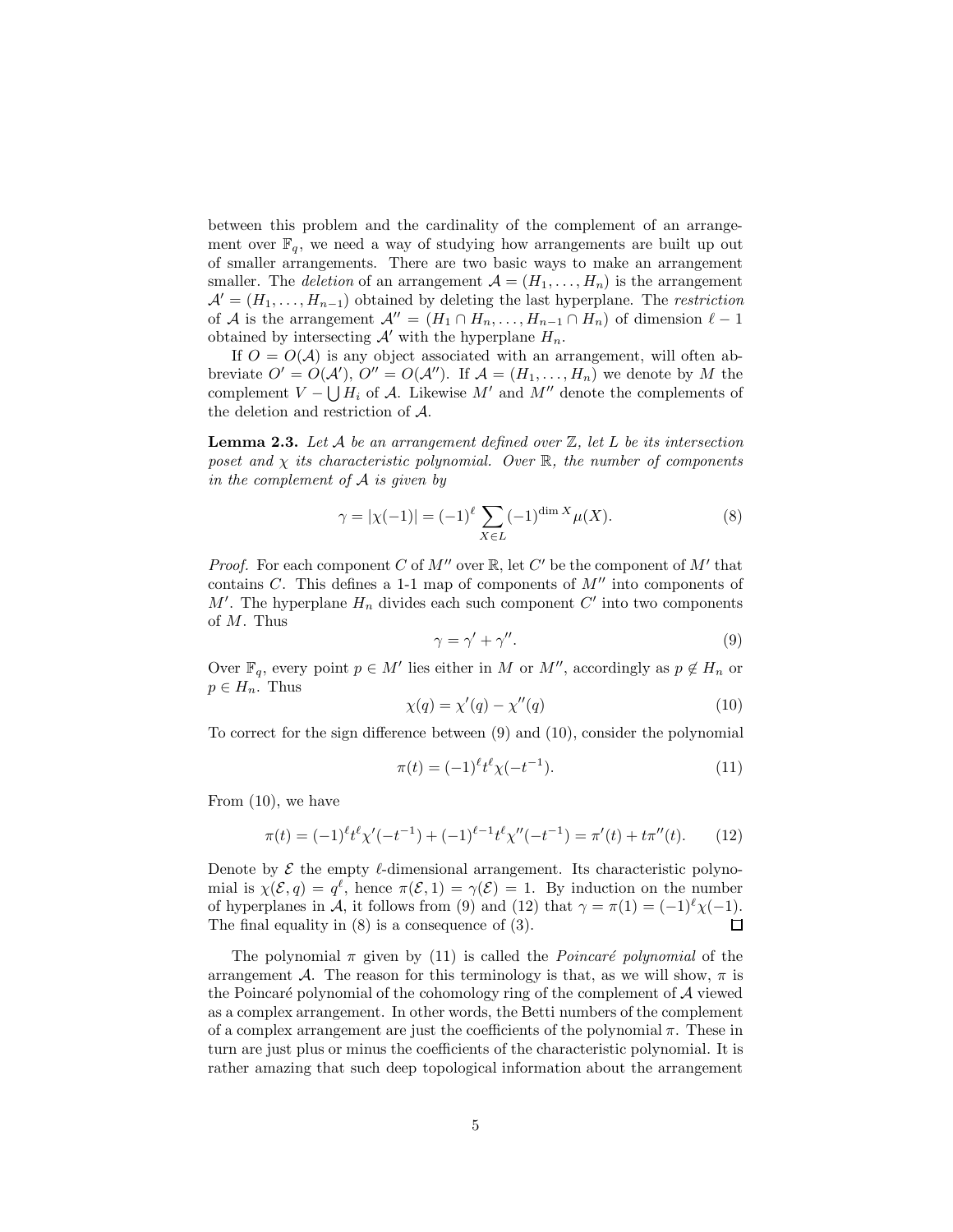can be gotten by a process as simple as counting the number of points in the complement of the arrangement over finite fields.

While the above discussion involved very little topology, the techniques we used to study the complement of an arrangement over finite fields and over the real numbers are not so different from those we will use to study the cohomology of the complement of a complex arrangement. In particular, we will find, just as before, that the cohomology ring depends only on the combinatorial data encoded in the intersection poset  $L$ . (Those to whom this seems obvious might ponder the fact that the fundamental group of the complement is not determined by the intersection poset [5].)

In addition, the notions of deletion and restriction, which proved useful in studying the characteristic polynomial, will play a central role in our efforts to understand the cohomology ring. Deletion and restriction give rise to exact sequences both in cohomology and in Orlik-Solomon algebras. Just as we used the deletion-restriction recurrences (9) and (12) to prove  $\gamma = \pi(1)$  by induction, we will use the deletion-restriction exact sequences to prove that the cohomology ring is isomorphic to the Orlik-Solomon algebra.

### 3 Orlik-Solomon Algebras

The remainder of this paper is concerned with proving the theorem of Orlik-Solomon and Brieskorn, Theorem 4.4, which describes the integral cohomology ring of the complement of a complex hyperplane arrangement. Our proof of Theorem 4.4 follows the outline in [6]. Another proof along the similar lines may be found in [4].

In the interest of keeping the length of this paper at a reasonable approximation to ten pages, we treat only the case of central arrangements. Affine arrangements are not fundamentally more difficult, but the proof is longer and more convoluted. In the course of the proof, we will point out the main difficulties with the affine case. The extension to affine arrangements is detailed in section 3.2 of [4]. Although the proof in [6] purports to apply to affine as well as central arrangements, it has what appears to be a substantial problem in the affine case; notably, the differential appearing as the bottom arrow in the commutative diagram found on p. 302 is only well-defined for central arrangements.

Let  $\mathcal{A} = (H_1, \ldots, H_n)$  be a hyperplane arrangement in a complex vector space V, and denote by  $M = V - \bigcup H_i$  its complement. Before we define the Orlik-Solomon algebra of A in terms of generators and relations, it is useful to consider where the generators of the cohomology ring  $H^*(M;\mathbb{Z})$  might come from. All cohomology groups to follow have integer coefficients, and we henceforth omit the  $\mathbb Z$  from our notation. The complement  $M_i := V - H_i$  of the single hyperplane  $H_i$  is homotopy equivalent to  $\mathbb{C}^*$  via projection onto a complex line meeting  $H_i$  transversely. A generator of  $H^1(\mathbb{C}^*) \simeq \mathbb{Z}$  in De Rham cohomology with complex coefficients is represented by the form

$$
\frac{1}{2\pi i} \frac{dz}{z}.
$$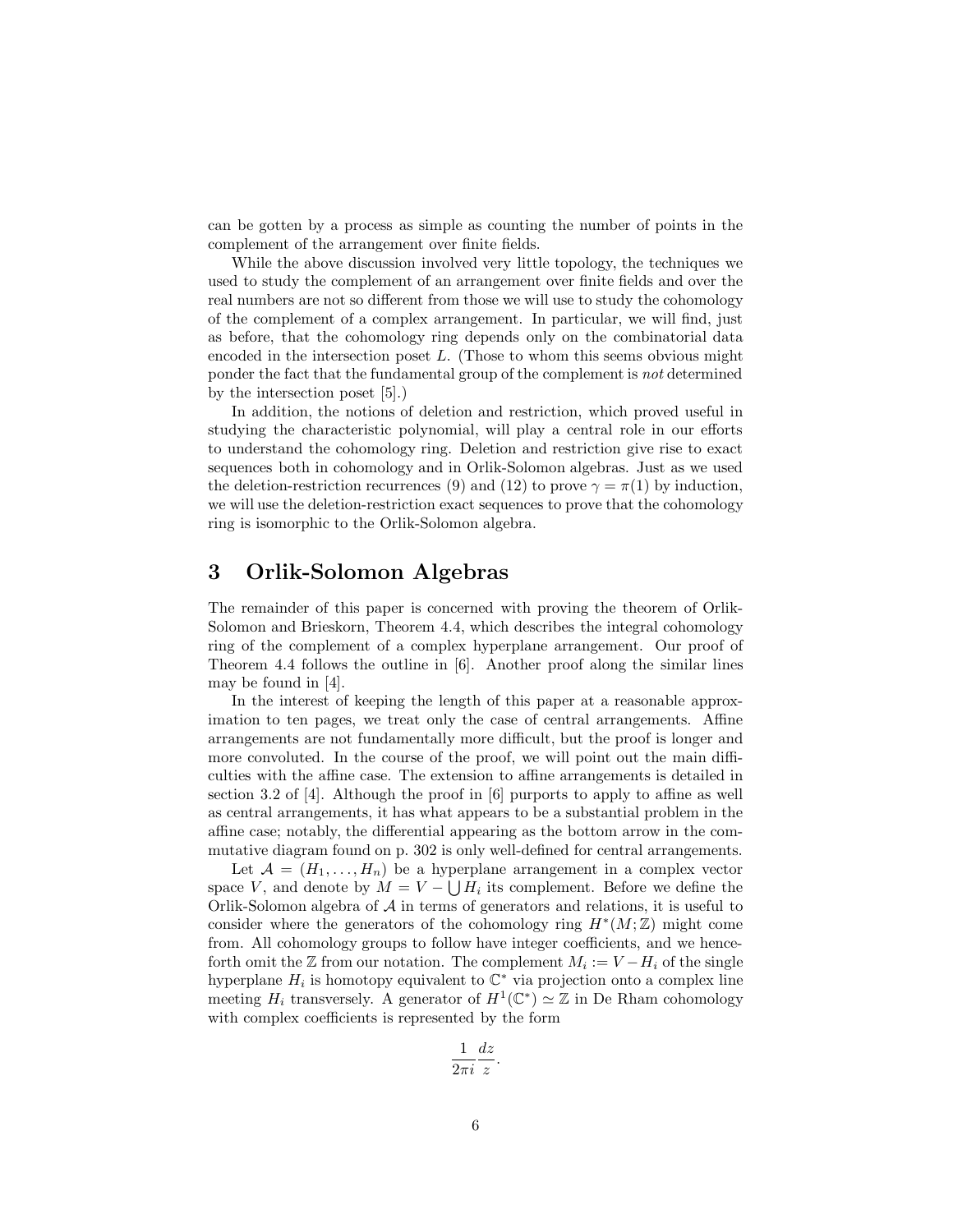The pullback of this generator under the inclusion  $M \to M_i$  is represented by the form

$$
\omega_i = \frac{1}{2\pi i} \frac{d\alpha_i}{\alpha_i} \tag{13}
$$

where  $\alpha_i$  is a linear form in  $V^*$  having zero-locus  $H_i$ . As we will show, the cohomology classes  $[\omega_i]$  generate  $H^*(M)$ . Because we are using De Rham cohomology, which ignores torsion, it is important to know that the cohomology of M is torsion-free. This is a theorem of Brieskorn [1].

To determine the relations satisfied by the generators  $[\omega_i]$ , we need to set up some notation. Denote by  $E_1$  the free abelian group with generators  $\{e_H\}_{H \in \mathcal{A}}$ indexed by the hyperplanes of A. If the hyperplanes are indexed  $H_1, \ldots, H_n$ , we will often abbreviate  $e_i := e_{H_i}$ . Denote by E the exterior algebra of  $E_1$ :

$$
E=\mathbb{Z}\oplus E_1\oplus \bigwedge^2 E_1\oplus \bigwedge^3 E_1\oplus \ldots.
$$

If  $S = \{i_1, \ldots, i_k\} \subset [n]$  with  $i_1 < \ldots < i_k$ , we write

$$
e_S = e_{i_1} \wedge \ldots \wedge e_{i_k}.
$$

The algebra E is graded with k-th graded piece  $E_k := \bigwedge^k E_1$ . Each  $E_k$  is a free Z-module generated by the elements  $e_S$ ,  $#S = k$ . The derivation  $\partial : E \to E$ defined by

$$
\partial e_S = \sum_{j=1}^k (-1)^{j-1} e_{S - \{i_j\}} \tag{14}
$$

gives E the structure of a differential graded algebra.

Given  $S \subset [n]$ , we write  $\cap S := \bigcap_{i \in S} H_i$ . Certain index sets will play an important role in describing the cohomology ring  $H^*(M)$ . A set  $S \subset [n]$  will be called *dependent* if the intersection ∩S has codimension strictly less than  $#S$ .

**Lemma 3.1.** Let  $A = (H_1, \ldots, H_n)$  be a hyperplane arrangement, and let  $\alpha_1, \ldots, \alpha_n \in V^*$  be linear forms whose kernels are  $H_1, \ldots, H_n$ , respectively. Let  $S = \{i_1, \ldots, i_k\} \subset [n]$ . Then S is dependent if and only if  $\alpha_{i_1}, \ldots, \alpha_{i_k}$  are linearly dependent over C.

Proof. If S is dependent, one of the inclusions in the chain of subspaces

$$
\cap S \subseteq \cap (S - \{i_p\}) \subseteq \ldots \subseteq H_{i_1} \cap H_{i_2} \subseteq H_{i_1} \subseteq V.
$$

must fail to be proper, i.e. some  $H_{i_p}$  contains the intersection  $H_{i_1} \cap \ldots \cap H_{i_{p-1}}$ . Then  $\alpha_{i_p}$  is a C-linear combination of  $\alpha_{i_1}, \ldots, \alpha_{i_{p-1}}$ . Conversely, if some  $\alpha_{i_p}$  is a linear combination of the remaining  $\alpha_{i_j}$ , then  $H_{i_p}$  contains  $\cap (S - \{i_p\})$ , so  $\cap S = \cap (S - \{i_p\})$  has codimension strictly smaller than k.  $\Box$ 

The cohomology classes  $[\omega_i] \in H^1(M)$  determine a homomorphism of graded algebras

$$
\phi: E \to H^*(M) \tag{15}
$$

sending  $e_i \mapsto [\omega_i]$ . We hope to understand  $H^*(M)$  by determining the kernel and image of the map  $\phi$ . The following lemma describes some elements of the kernel.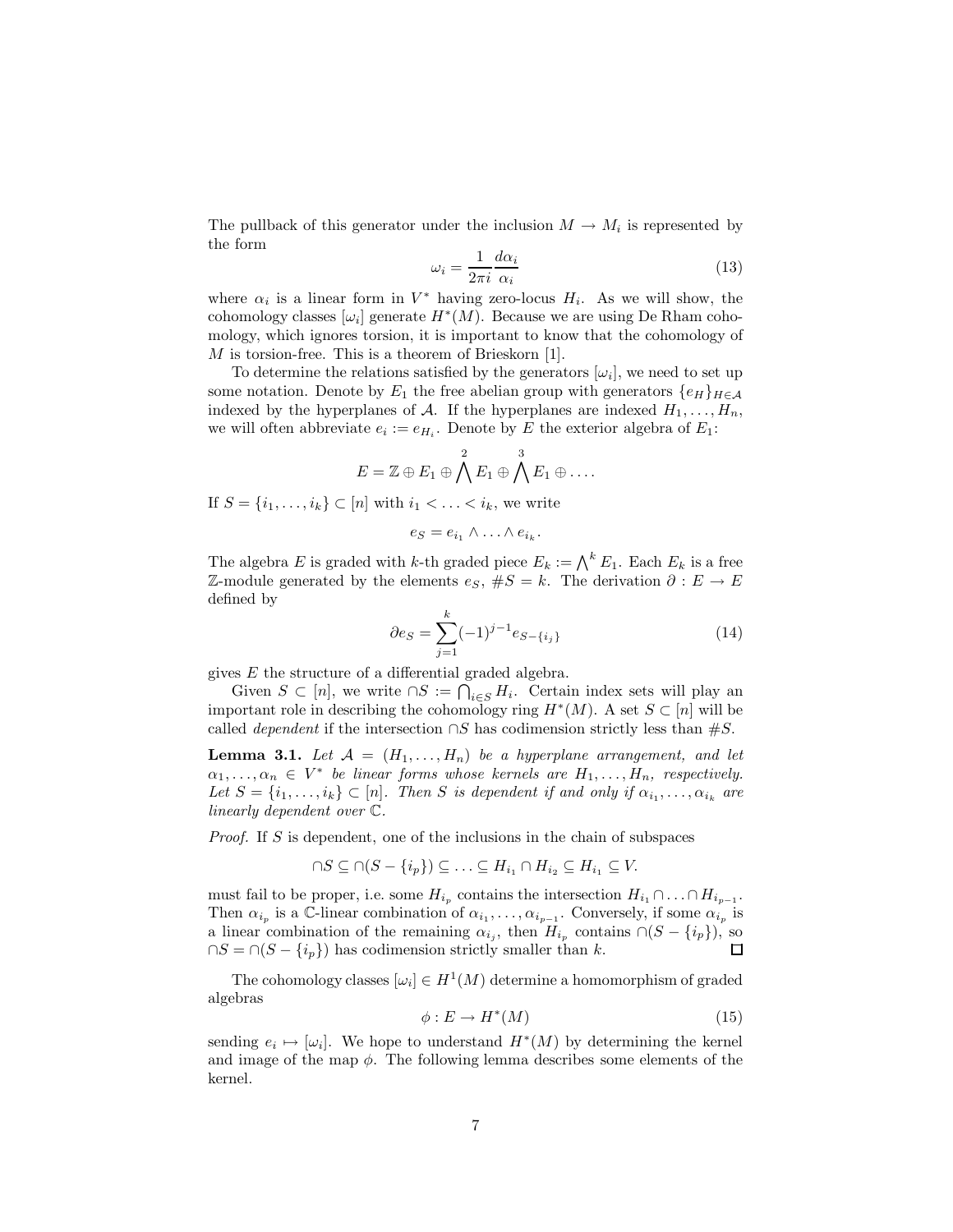**Lemma 3.2.** If  $S \subset [n]$  is dependent, then  $\phi(\partial e_S) = 0$ .

*Proof.* Write  $S = \{i_1, \ldots, i_k\}$ . By Lemma 3.1, if S is dependent, then reordering S if necessary we have

$$
\alpha_{i_k} = \sum_{j=1}^{k-1} c_j \alpha_{i_j},
$$

 $c_i \in \mathbb{C}$ . Hence by (13),

$$
\omega_{i_k} = \sum_{j=1}^{k-1} \frac{c_j \alpha_{i_j} \omega_{i_j}}{\alpha_{i_k}}.
$$

Thus

$$
\begin{aligned}\n\phi(\partial e_S) &= \sum_{j=1}^k (-1)^{j-1} \phi(e_{i_1} \wedge \ldots \wedge \widehat{e_{i_j}} \wedge \ldots \wedge e_{i_k}) \\
&= \sum_{j=1}^{k-1} (-1)^{j-1} [\omega_{i_1} \wedge \ldots \wedge \widehat{\omega_{i_j}} \wedge \ldots \wedge \omega_{i_{k-1}} \wedge \frac{c_j \alpha_{i_j} \omega_{i_j}}{\alpha_{i_k}}] \\
&= \left( (-1)^{k-2} \sum_{j=1}^{k-1} \frac{c_j \alpha_{i_j}}{\alpha_{i_k}} + (-1)^{k-1} \right) [\omega_{i_1} \wedge \ldots \wedge \omega_{i_{k-1}}] \\
&= 0. \quad \Box\n\end{aligned}
$$

The ideal  $I \subset E$  generated by the elements  $\partial e_S$ , S dependent, is called the Orlik-Solomon ideal of the central arrangement  $A$ . The quotient  $E/I$  is called the *Orlik-Solomon algebra* of A, denoted  $A(A)$ . Since I is a homogeneous ideal,  $A(\mathcal{A})$  is a graded algebra. If S is dependent, for any  $a \in A(\mathcal{A})$  we have by the Leibniz rule

$$
\partial(a\partial e_S) = \partial a \partial e_S \in I
$$

hence  $\partial I \subset I$  and  $A(A)$  inherits the structure of a differential graded algebra.

In the case of an arrangement that is not central, the picture is complicated by an additional set of generators for the Orlik Solomon ideal, those monomials es with  $\cap S = \phi$ . For these generators,  $\partial e_S$  in general does not lie in the Orlik-Solomon ideal, so the differential no longer descends to the Orlik-Solomon algebra. Although this does not present a serious difficulty, it adds a new layer of technicality to the proof. In the proof of Lemma 4.3 we will make use of the differential on  $A(A)$ .

Our next lemma gives a smaller set of generators for the Orlik-Solomon ideal. An index set  $S \subset [n]$  is called a *circuit* if it is dependent and contains no proper dependent subsets.

**Lemma 3.3.** The Orlik-Solomon ideal  $I \subset E$  is generated by elements of the form  $\partial e_T$ , where  $T \subset [n]$  is a circuit.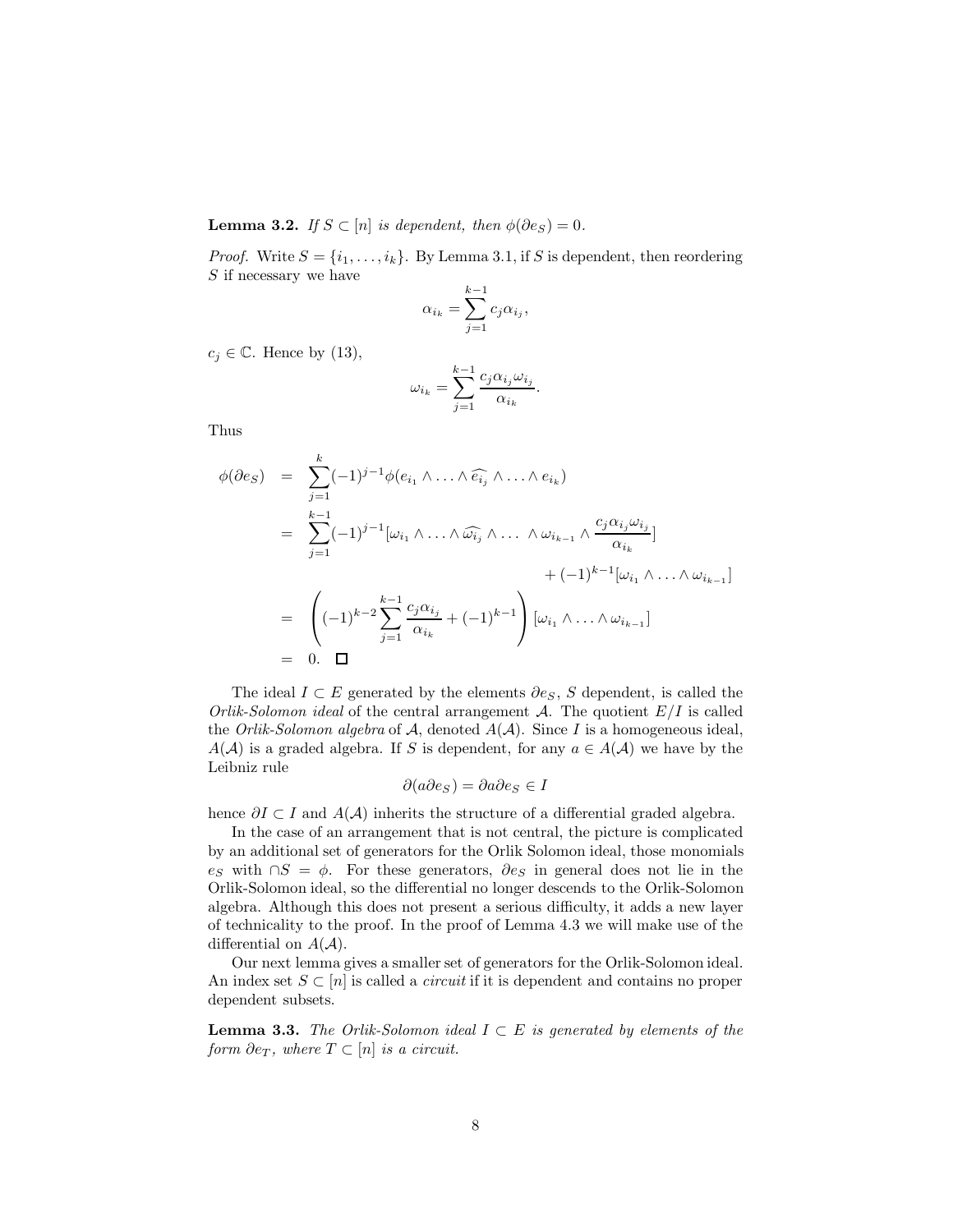*Proof.* If  $S \subset [n]$  is any dependent set, write  $S = T \cup U$ , where T is a circuit. Choose any element  $t \in T$ . Since  $e_T = \pm e_t \partial e_T$ , we have by the Leibniz formula,

$$
\partial e_S = \pm \partial e_T e_U \pm e_T \partial e_U = (\pm e_U \pm e_t \partial e_U) \partial e_T. \quad \Box
$$

By Lemma 3.2, the map (15) descends to a homomorphism of graded rings

$$
\psi: A(\mathcal{A}) \to H^*(M). \tag{16}
$$

In Theorem 4.4 we show that this map is an isomorphism.

#### 4 The theorem of Orlik-Solomon and Brieskorn

The proof of Theorem 4.4 relies heavily on the notions of deletion and restriction of a hyperplane arrangement. Our next lemma relates the cohomology groups of the complement of A to those of its deletion and restriction.

Lemma 4.1. There is a long exact sequence in cohomology

$$
\ldots \to H^{i}(M') \xrightarrow{i^{*}} H^{i}(M) \xrightarrow{\tilde{\delta}} H^{i-1}(M'') \xrightarrow{j^{*}} H^{i+1}(M') \to \ldots
$$
\n(17)

*Proof.* By the long exact sequence of the pair  $(M', M)$ 

$$
\ldots \to H^{i}(M') \xrightarrow{i^{*}} H^{i}(M) \xrightarrow{\delta} H^{i+1}(M',M) \xrightarrow{j^{*}} H^{i+1}(M') \to \ldots
$$

it is enough to find an isomorphism  $H^{i-1}(M'') \simeq H^{i+1}(M',M)$ . Let N be a tubular neighborhood of  $M''$  in  $M'$ , and let  $N^* = N - M''$ . Then N and  $N^*$ are fiber bundles over  $M''$  with fibers homeomorphic to  $\mathbb C$  and  $\mathbb C^*$ , respectively. These bundles are restrictions of trivial bundles, hence trivial. Thus

$$
H^*(N, N^*) \simeq H^*(\mathbb{C}, \mathbb{C}^*) \otimes H^*(M'').
$$

Let  $t \in H^2(\mathbb{C}, \mathbb{C}^*) \simeq \mathbb{Z}$  be a generator, and let

$$
\tau: H^{i-1}(M'') \to H^{i+1}(N, N^*)
$$
\n(18)

be the corresponding Thom isomorphism.

We now compute  $H^*(M', M)$  by excision. Since  $M = M' - M''$  we have

$$
M - (M' - N) = N - M'' = N^*.
$$

Excising  $M' - N$  from the pair  $(M', M)$  therefore yields an isomorphism

$$
\epsilon: H^{i+1}(M',M) \to H^{i+1}(N,N^*).
$$

In combination with (18), this gives the required isomorphism  $H^{i-1}(M'') \simeq$  $H^{i+1}(M',M).$  $\Box$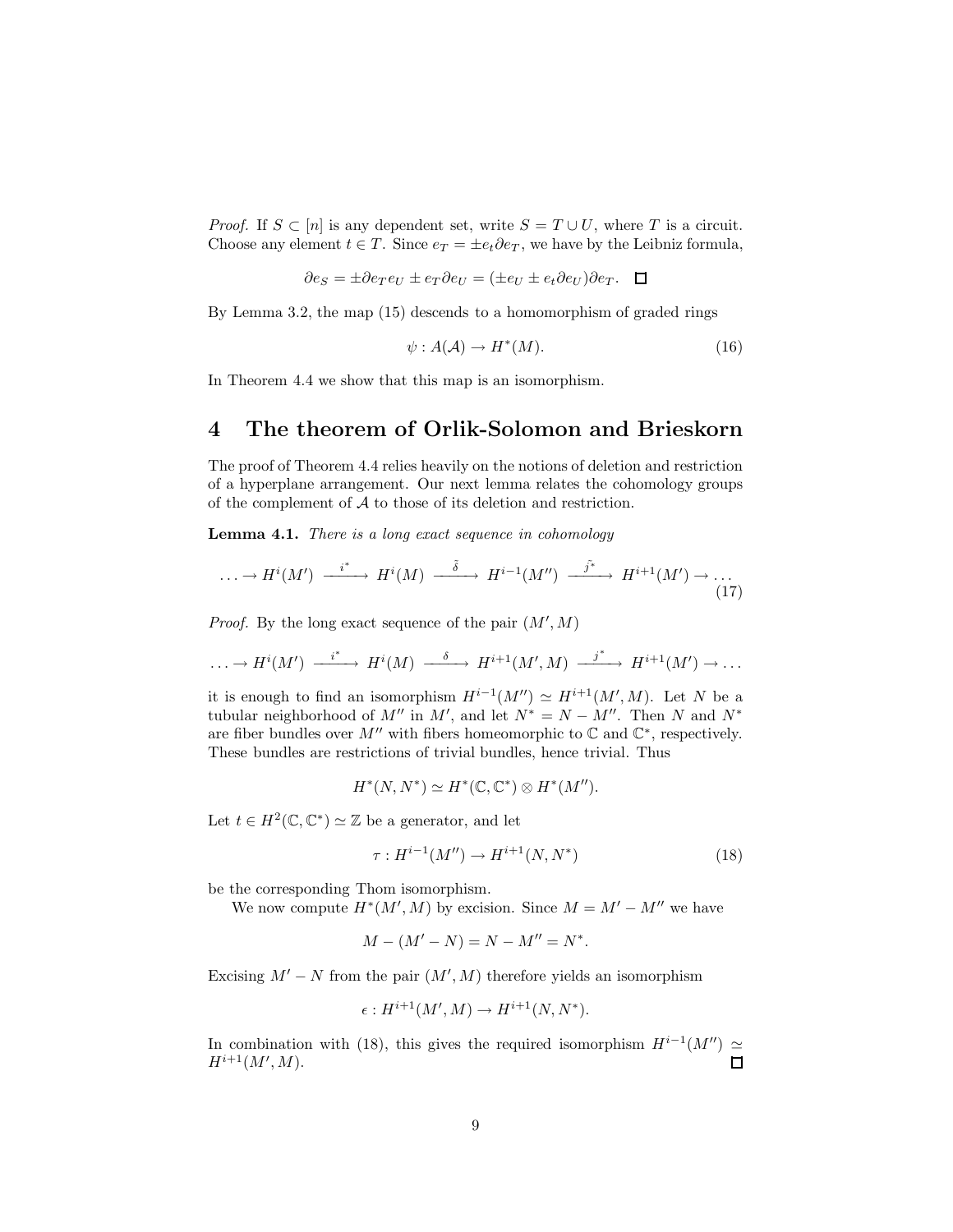We would like to construct an analogous exact sequence in Orlik-Solomon algebras. This construction requires a bit of technical work. We will make use of an explicit basis for the Orlik-Solomon algebra, the broken circuit basis. Recall that  $S \subset [n]$  is called a *circuit* if it is dependent and contains no proper dependent subsets. S is called a *broken circuit* if there is an index  $i$  for which  $S \cup \{i\}$  is a circuit and  $i < j$  for all  $j \in S$ . If S contains no broken circuits, we will call it an **nbc**-set, and the corresponding monomial  $e_S \in E$  will be called an nbc-monomial. Denote by  $C \subset E$  the Z-linear span of all nbc-monomials.

We will also need a grading on  $A(\mathcal{A})$  that is finer than the Z-grading inherited from E. For each element X of the intersection lattice  $L(\mathcal{A})$ , let  $E_X$  be the subgroup spanned by those monomials  $e_S$  for which ∩ $S = X$ . This gives a grading of E by  $L(\mathcal{A})$  in the sense that  $E_X E_Y \subset E_{X\cap Y}$ . If T is a circuit with ∩ $T = X$ , for any  $t \in T$  we have  $∩(T - \{t\}) = X$  as well, else  $T - \{t\}$  would be a proper dependent subset. Thus  $\partial e_T \in E_X$ . By Lemma 3.3 it follows that the Orlik-Solomon ideal  $I \subset E$  is homogeneous with respect to the grading of E by  $L(\mathcal{A})$ . Denote by  $A_X$ ,  $X \in L(\mathcal{A})$  the corresponding graded pieces of the Orlik-Solomon algebra. Similarly, let  $C_X = C \cap E_X$ .

**Lemma 4.2.** The restriction to C of the natural projection  $\pi : E \to A(A)$ is an isomorphism of abelian groups; that is, the images under  $\pi$  of the nbcmonomials in E are a  $\mathbb{Z}$ -basis for  $A(\mathcal{A})$ .

*Proof.* To show  $\pi$  :  $C \rightarrow A$  is surjective, it suffices to show that every basis monomial  $e_S \in E$  lies in  $I + C$ . We show this by induction on the lexicographic order on monomials. If S is an **nbc**-set, then  $e_S \in C$ . Otherwise, write  $S =$  $B \cup U$ , where  $B = \{b_1, \ldots, b_k\}$  is a broken circuit, and choose  $t \in [n]$  minimal so that  $T := B \cup \{t\}$  is a circuit. Then

$$
e_S = \pm e_U e_B = \pm e_U \left( \partial e_T - \sum_{i=1}^k (-1)^i e_{T-i} b_i \right) \in I + \sum_i \pm e_{S-i} b_i \cup \{t\}.
$$

Since  $t < b_i$ , the set S exceeds  $S - \{b_i\} \cup \{t\}$  in the lexicographic order, so  $e_S \in I + C$  by the inductive hypothesis.

Since  $\pi$  respects the grading by  $L(\mathcal{A})$ , to show that  $\pi|_C$  is injective it suffices to show that  $\pi|_{C_X}$  is injective for each  $X \in L(\mathcal{A})$ . Induct on the codimension of X. In the base case  $X = V$ , we have  $C_V = A_V = \mathbb{Z}$ , and  $\pi|_{C_V}$  is the identity map. The following diagram commutes.

$$
C_X \xrightarrow{\partial} C_{r-1}
$$
  
\n
$$
\downarrow \pi \qquad \qquad \downarrow \pi
$$
  
\n
$$
A_X \xrightarrow{\partial} A_{r-1}
$$
 (19)

By the inductive hypothesis,  $\pi$  is injective on  $C_{r-1}$ . To show that  $\pi$  is injective on  $C_X$  it is therefore enough to show that  $\partial$  is injective on  $C_X$ . Choose  $i \in [n]$ minimal so that  $H_i \supset X$ . Then we must have  $i \in e_S$  for every monomial  $e_S \in C_X$ , else  $\cap (S \cup \{i\}) = \cap S = X$ , hence  $S \cup \{i\}$  is dependent, i.e. S contains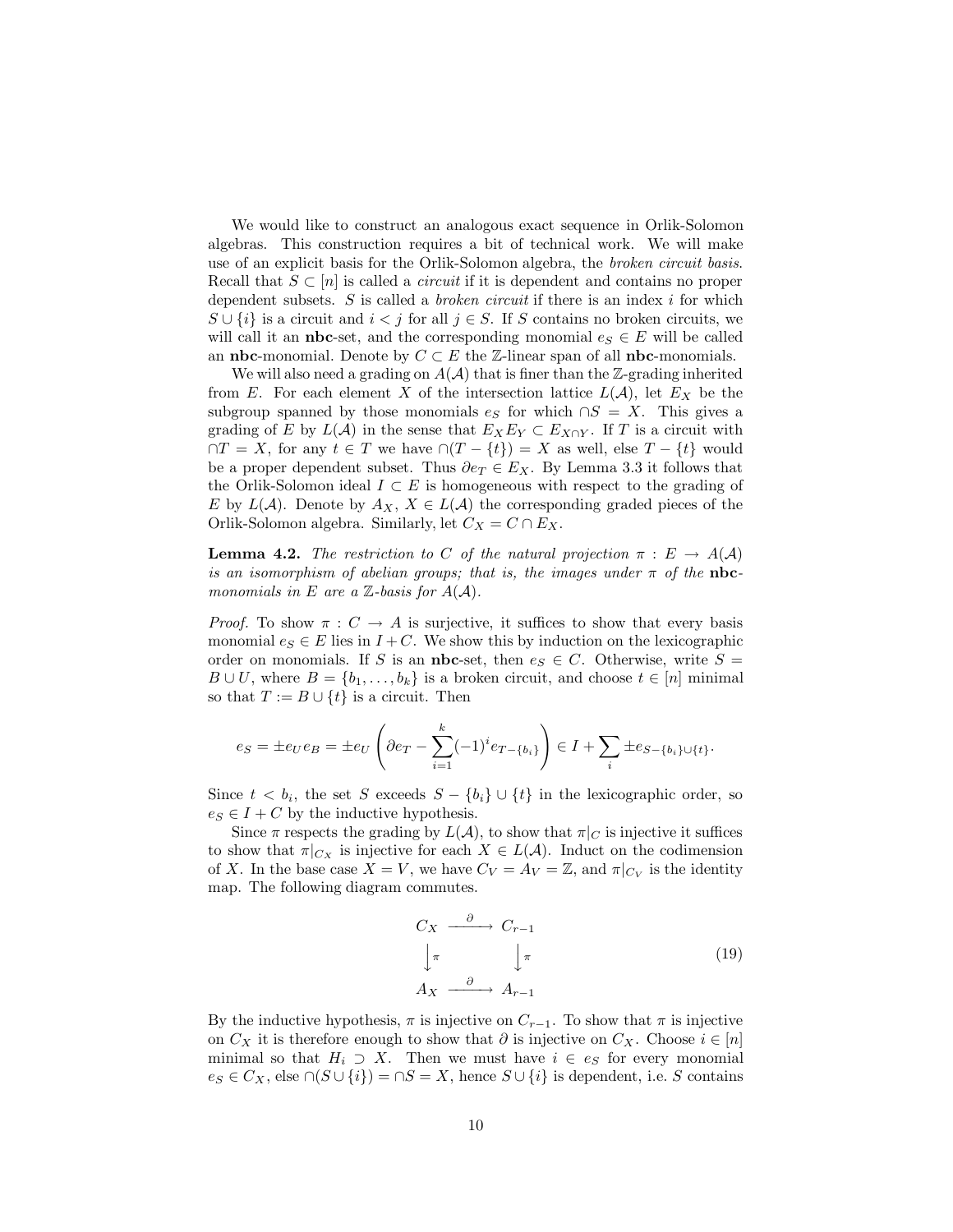a broken circuit. Thus  $e_iC_X = 0$ . Now for any  $c \in C_X$  we have

$$
0 = \partial(e_i c) = c - e_i \partial c,
$$

 $\Box$ 

so multiplication on the left by  $e_i$  is inverse to  $\partial$  on  $C_X$ .

Given a hyperplane  $H_i$  of  $\mathcal{A}, i \neq n$ , write  $\lambda(H_i) = H_i \cap H_n \in \mathcal{A}''$ . We order the hyperplanes of the restriction  $\mathcal{A}''$  so that  $\lambda(H_i) \leq \lambda(H_i)$  whenever  $i < j$ . Given an index set  $S = \{i_1, \ldots, i_k\} \subset [n], i_1 < \ldots < i_k = n$ , we write  $\lambda(S)$  for the nondecreasing sequence of indices  $j_1, \ldots, j_{k-1} \in [n'']$  satisfying  $\lambda(H_{i_p}) = H''_{j_p}, p = 1, \ldots, k-1$ . Note that the indices  $j_p$  need not be distinct, since distinct hyperplanes in  $A$  may have identical intersections with  $H_n$ . By  $e_{\lambda(S)}$  we will mean the wedge product  $e_{j_1} \wedge \ldots \wedge e_{j_{k-1}} \in E''$ .

The prototype for our exact sequence of Orlik-Solomon algebras is the sequence

$$
0 \longrightarrow E'_m \xrightarrow{i_m} E_m \xrightarrow{j_m} E''_{m-1} \longrightarrow 0,
$$
 (20)

where  $i_m$  is the natural inclusion, and  $j_m$  is given by

$$
j_m(e_S) = \begin{cases} e_{\lambda(S)}, & \text{if } n \in S \\ 0, & \text{else.} \end{cases}
$$

Evidently  $i_m$  is 1–1,  $j_m$  is onto, and  $j_m i_m = 0$ , but in general the inclusion Im $(i_m)$   $\subset$  ker $(j_m)$  is strict, so this sequence is not exact. Our next lemma shows that the sequence becomes exact at the level of Orlik-Solomon algebras. We denote the composite maps  $E' \to E$  and  $E \to E''$  by i and j, respectively.

**Lemma 4.3.** The sequence  $(20)$  descends to an exact sequence of abelian groups

$$
0 \longrightarrow A'_m \xrightarrow{i_m} A_m \xrightarrow{j_m} A''_{m-1} \longrightarrow 0. \tag{21}
$$

*Proof.* Let  $I' \subset E'$ .  $I'' \subset E''$  be the Orlik-Solomon ideals of A', A''. It is clear that  $i(I') \subset I$ . We claim that  $j(I) \subset I''$ . If S is dependent, by Lemma 3.1, some linear combination of the linear forms defining hyperplanes in  $S$  is 1. Since this linear relation still holds when restricted to  $H_n$ , the converse of Lemma 3.1 implies that  $\lambda(S)$  is dependent. This proves the claim.

Factoring the sequence (20) by  $I'_m, I_m, I''_m$  we obtain a sequence of the form (21). It remains to show that this sequence is exact. We will use the broken circuit basis. It is clear that  $i(C') \subset C$ . If  $S \subset [n]$  is an **nbc**-set and  $n \in S$ , then  $\lambda(S)$  is also an **nbc**-set. This shows that  $j(C) \subset C''$ . Thus (20) restricts to a sequence

$$
0 \longrightarrow C'_m \xrightarrow{i_m} C_m \xrightarrow{j_m} C''_{m-1} \longrightarrow 0. \tag{22}
$$

By Lemma 4.2 it is enough to show that (22) is exact, since the commutative diagram

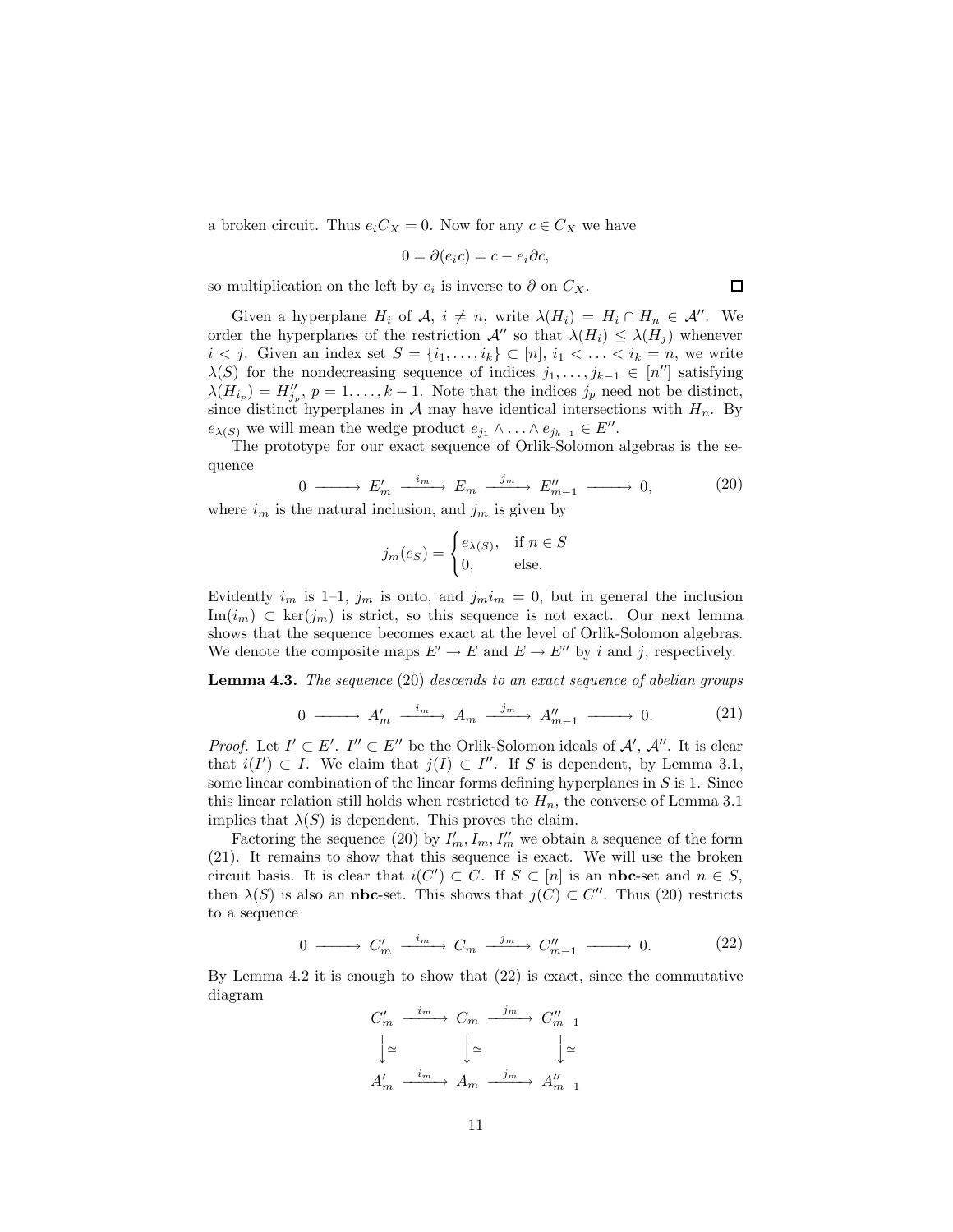then implies that (21) is exact.

The properties  $\ker(i_m) = 0$  and  $j_m i_m = 0$  of (20) are preserved under restriction. It is also clear that  $j_m$  maps C onto C'', so it remains only to show that ker $(j_m) \cap C \subset i_m(C')$ . Let  $N \subset C_m$  be the subgroup generated by all **nbc**monomials  $e_S$  for which  $n \in S$ . Since  $C_m = N \oplus i_m(C')$  and  $i_m(C') \subset \text{ker}(j_m)$ , it suffices to show that N intersects the kernel of  $j_m$  trivially.

Since j sends a generating monomial  $e_S$  of C either to zero or to a generating monomial of  $C''$ , it is enough to check that no monomial  $e_S \in N$  lies in the kernel of j and that no two monomials in N have the same image under j. If  $j(e_S) = 0$ , then  $\lambda(S)$  contains repeated elements, i.e. there are elements  $s < t \in S$  such that

$$
H_s \cap H_n = H_t \cap H_n. \tag{23}
$$

But then the set  $\{s, t, n\}$  is dependent, so  $\{t, n\} \subset S$  is a broken circuit, which contradicts the fact that S is an **nbc**-set. Likewise, if  $j(e_S) = j(e_T)$  for distinct S and T, then  $\lambda(S) = \lambda(T)$ , so there exist distinct  $s \in S$ ,  $t \in T$  satisfying (23), and either  $\{s, n\}$  or  $\{t, n\}$  is a broken circuit.  $\Box$ 

**Theorem 4.4.** The map (16) is an isomorphism of graded rings  $\psi : A(A) \rightarrow$  $H^*(M)$ .

*Proof.* By definition,  $\psi$  is a homomorphism of graded rings. To show that it is an isomorphism, we induct on the number of hyperplanes  $n$ . In the base case  $n = 0$ , we have  $A \simeq H^*(M) \simeq \mathbb{Z}$  and  $\psi : \mathbb{Z} \to \mathbb{Z}$  is the identity. The map  $\psi$  and the exact sequences from Lemmas 4.1 and 4.3 fit into the following diagram.

$$
\begin{array}{ccccccccc}\n0 & \xrightarrow{\hspace{1cm}} & A'_{m} & \xrightarrow{\hspace{1cm}} & A_{m} & \xrightarrow{\hspace{1cm}} & A''_{m-1} & \xrightarrow{\hspace{1cm}} & 0 \\
\downarrow & & \downarrow{\hspace{1cm}} & & \downarrow{\hspace{1cm}} & & \downarrow{\hspace{1cm}} & & \downarrow{\hspace{1cm}} & & \downarrow{\hspace{1cm}} & \\
0 & \xrightarrow{\hspace{1cm}} & H^{m}(M') & \xrightarrow{\hspace{1cm}} & H^{m}(M) & \xrightarrow{\delta} & H^{m-1}(M'') & \xrightarrow{\hspace{1cm}} & 0\n\end{array} \tag{24}
$$

By naturality of the Thom isomorphism and the long exact sequence of the pair  $(M', M)$ , this diagram commutes. By the inductive hypothesis,  $\psi'$  and  $\psi''$  are isomorphisms. By Lemma 4.3 the top row is exact, hence  $\psi''j_m$  is surjective, hence  $\tilde{\delta}$  is surjective. The exactness of (17) now implies that  $\tilde{j}^* = 0$ , hence  $i^*$ is injective. Thus the bottom row is exact as well. By the five-lemma,  $\psi$  is an isomorphism.  $\Box$ 

Although the complement of a hyperplane arrangement in  $\mathbb{C}^{\ell}$  is a manifold of real dimension  $2\ell$ , its cohomology is supported in degree  $\leq \ell$ .

**Corollary 4.5.** The cohomology of the complement of an  $\ell$ -dimensional complex hyperplane arrangement vanishes in degree higher than  $\ell$ .

*Proof.* Any set S of at least  $\ell + 1$  hyperplanes in  $\mathbb{C}^{\ell}$  is dependent, so  $\partial e_S$  lies in the Orlik-Solomon ideal I. Since  $e_i \partial e_S = \pm e_S$  for any  $i \in S$ , the monomial  $e_S$ also lies in I. Thus the m-th graded piece  $A_m$  of the Orlik-Solomon algebra is zero for  $m > l$ . By the theorem, the same is true of the cohomology ring.  $\Box$